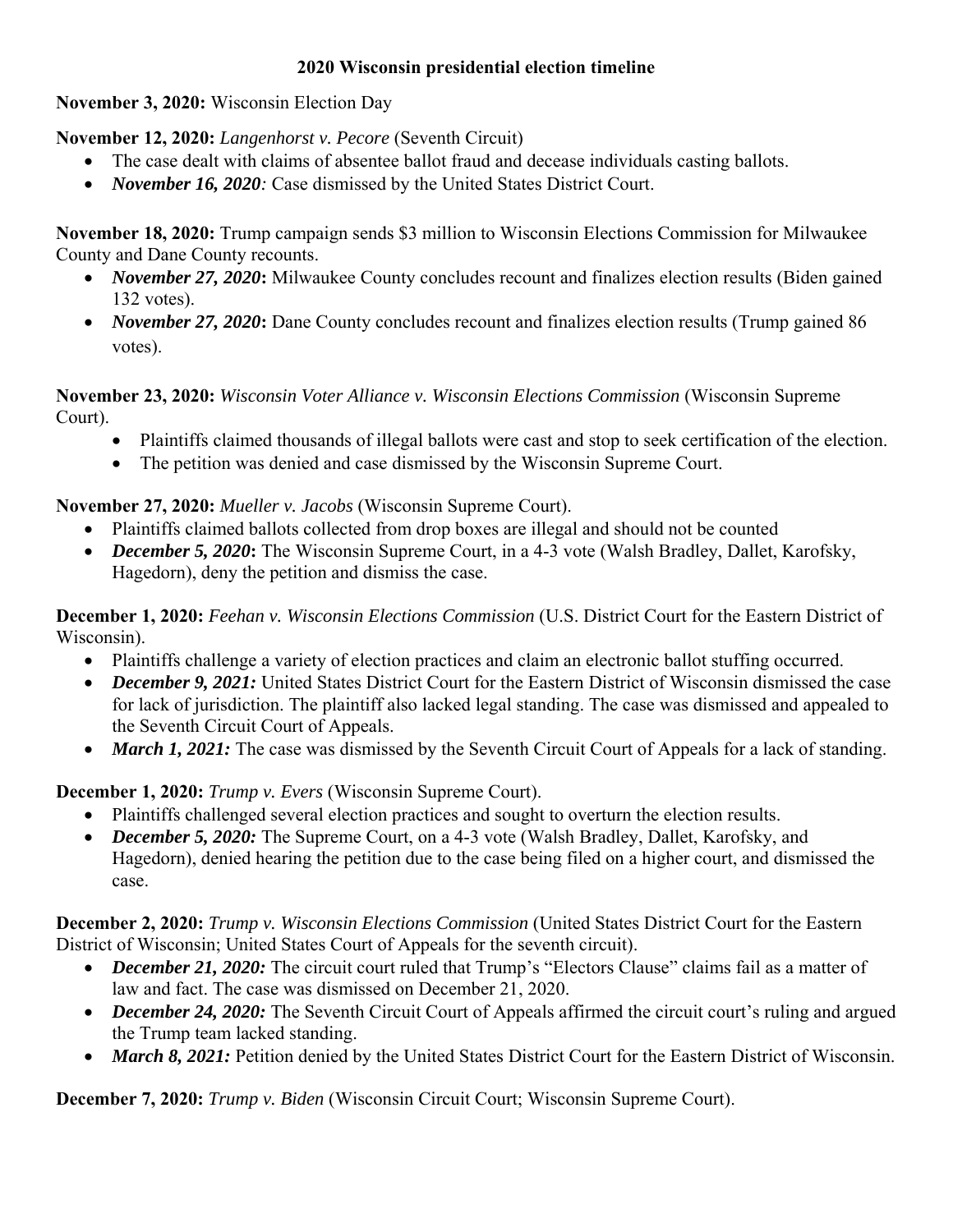- *December 11, 2020:* District judges rules in favor of the defendants, because the plaintiffs failed to prove Wisconsin violated early voting laws in its recount. The district court affirmed the certification of Wisconsin's presidential election results.
- *December 14, 2020:* The Wisconsin Supreme Court, in a 4-3 decision (Walsh Bradley, Dallet, Karofsky, Hagedorn) affirmed the appellate court's decision. The Supreme Court ruled in favor of the defendents, Biden et al.
- *December 29, 2020:* Rudy Giuliani files an appeal with the United States Supreme Court.
- *December 30, 2020:* United States Supreme Court refuses to hear Giuliani's appeal.

**December 11, 2020:** Joint Public Hearing of the Assembly and Senate Committees held to conduct a 2020 election review.

**December 22, 2020:** *Wisconsin Voters Alliance v. Pence* (United States District Court for the District of Columbia).

- Plaintiffs alleged the Electoral Count Act violates Article II of the Constitution, impermissibly disempowering state legislatures in post-election certification matters.
- *January 4, 2021:* Case dismissed, as the court held that plaintiffs' votes were counted and that the plaintiffs lacked standing.

**January 4, 2021:** Assembly Resolution 4, relating to: election law violations, introduced by Representative Scott Allen.

• **January 4, 2021:** Resolution adopted by the Wisconsin State Assembly (Seeks to address questions of election legitimacy and take up legislation crafted to ensure civil officers follow election laws as written).

**January 28, 2021:** Senate Bill 52, relating to: Public notice of noncandidacy for incumbent local officials, introduced by Representative Jeremy Thiesfeldt and Senator Dan Feyen.

- *March 23, 2021:* Passed by the Wisconsin State Assembly, via voice vote.
- *May 11, 2021:* Approved by the Wisconsin State Senate, via voice vote.
- *May 20, 2021:* Signed into law by Governor Tony Evers

**January 29, 2021:** Assembly Bill 21, relating to: aids to counties and municipalities for certain special election costs, introduced by Representative Shae Sortwell and Senator André Jacque.

- *March 1, 2021:* Public hearing held in the Senate Committee on Elections, Elections Process Reform, and Ethics.
- *June 1, 2021:* Public hearing held in the Assembly Committee on Campaigns and Elections.
- *November 15, 2021:* Passed out of the Assembly Committee on Campaigns and Elections, 9-0.
- *November 15, 2021:* Referred to the Assembly Rules Committee.

**February 10, 2021:** Assembly Bill 35, relating to: The method of selecting presidential electors, introduced.

*February 10, 2021:* Referred to the Assembly Committee on Campaigns and Elections.

**February 11, 2021:** Joint Legislative Audit Bureau directed by Legislative Audit Committee to conduct an audit of the election administration.

**February 11, 2021:** Senate Bill 102, relating to: Allowing a pupil enrolled in a home-based private educational program to serve as an election inspector, introduced by Senator Kathy Bernier and Representative Jesse James.

- *March 23, 2021:* Approved via voice vote by the Wisconsin State Senate,
- *May 11, 2021:* Approved via voice vote by the Wisconsin State Assembly.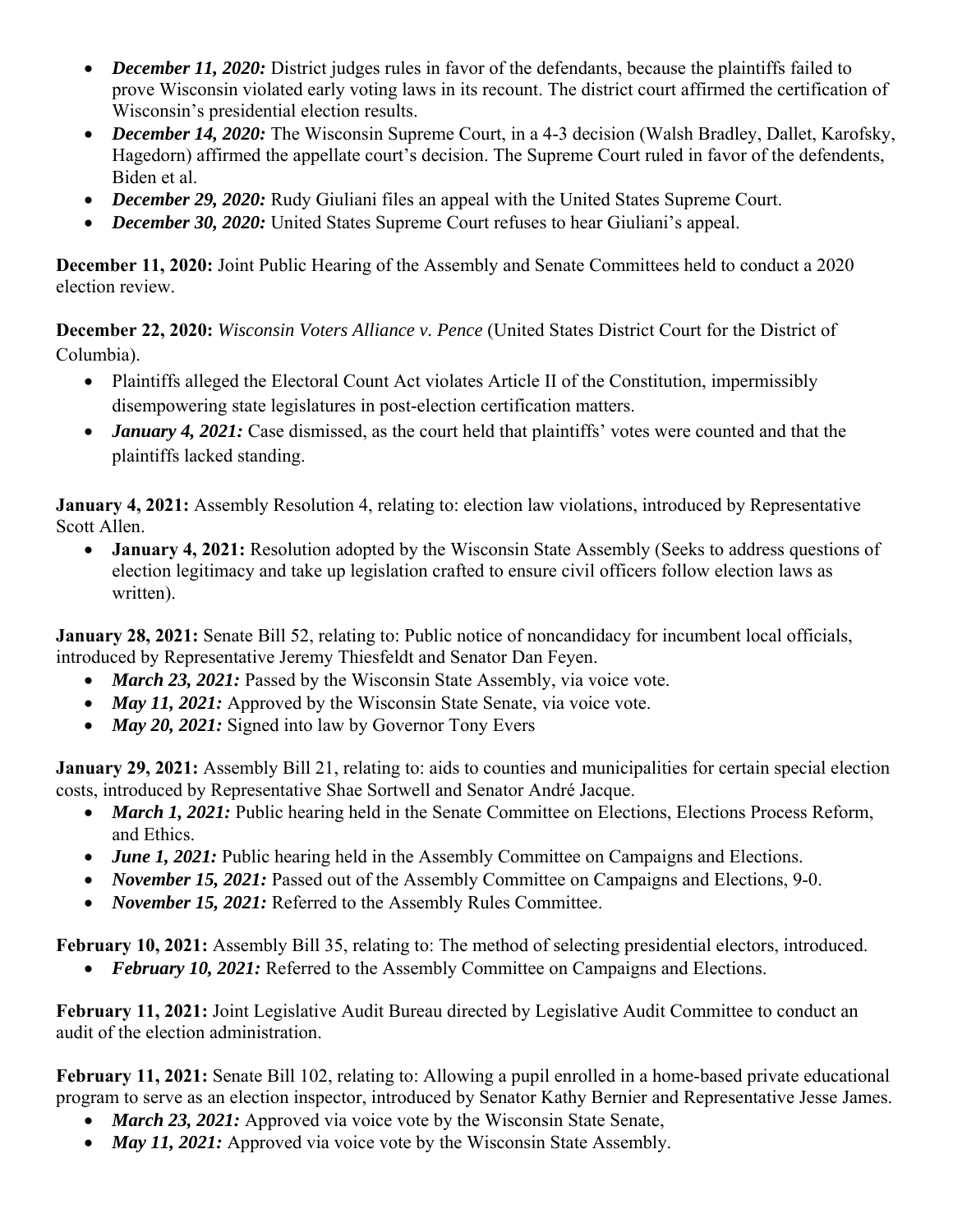• *May 20, 2021:* The bill was signed into law by Governor Tony Evers.

**March 8, 2021:** Senate Bill 178, relating to: elections administration, recall petitions, and recount procedures, introduced by Senator Kathy Bernier and Representative Gae Magnafici.

- *March 11, 2021:* Public hearing held in the Senate Committee on Elections, Election Process Reform and Ethics.
- *April 13, 2021:* Approved by the Senate Committee on Elections, Election Process Reform and Ethics, 5-0.
- *April 14, 2021:* Approved by the Wisconsin States Senate via voice vote.
- *May 3, 2021:* Senate Bill 178 was referred to the Assembly Committee on Campaigns and Elections.

**March 8, 2021:** Senate Bill 179, relating to: Voter registration. The bill requires a registered elector who has changed his or her name or address to complete a new voter registration, introduced by Senator Kathy Bernier and Representative Gae Magnafici.

- *April 13, 2021:* Approved 5-0 by the Senate Committee on Elections, Election Processes and Reform and Ethics.
- *April 14, 2021:* Approved via voice vote by the Wisconsin State Senate.
- *May 3, 2021:* Referred to the Assembly Committee on Campaigns and Elections.

**March 8, 2021:** Senate Bill 180, relating to: absentee voting; voting procedures; and providing a penalty, introduced by Senator Kathy Bernier and Representative Gae Magnafici.

- *March 11, 2021:* Public hearing held in the Senate Committee on Elections, Election Process Reform and Ethics.
- *April 14, 2021:* Executive session held in the Senate Committee on Elections, Election Process Reform and Ethics.
- *April 14, 2021:* Before Approved 30-1 by the Wisconsin State Senate.
- *May 3, 2021:* Referred to the Committee on Campaigns and Elections.

**March 10, 2021:** Assembly Committee on Campaigns and Elections holds an information hearing on general election review.

**March 10, 2021:** Assembly Bill 150, relating to: Ranked-choice voting, granting rulemaking authority, and making an appropriation, introduced by Representative Mark Spreitzer and Senator Chris Larson.

• *March 10, 2021:* Referred to the Assembly Committee on Campaigns and Elections.

**March 16, 2021:** Senate Bill 203, relating to: The secure delivery of absentee ballots and providing a penalty, introduced by Senator Duey Stroebel and Representative Tyler August, introduced.

- *May 7, 2021:* Approved by the Senate Committee on Elections, Election Processes and Reform and Ethics, 3-2.
- *May 11, 2021:* Approved 21-12 by the Wisconsin State Senate.
- *June 22, 2021:* Approved 60-38 by the Wisconsin State Assembly.
- *August 10, 2021:* The bill was vetoed by Governor Tony Evers.

**March 16, 2021:** Senate Bill 204, relating to: absentee ballot applications, unsolicited mailing of absentee ballots, canvassing ballot applications, and electronic voter registration, introduced by Senator Alberta Darling and Representative Rick Gundrum.

- *June 9, 2021:* Adopted by the Wisconsin State Senate, 18-14.
- *June 22, 2021:* Adopted by the Wisconsin State Assembly, 60-38.
- *August 10, 2021:* Vetoed by Governor Tony Evers.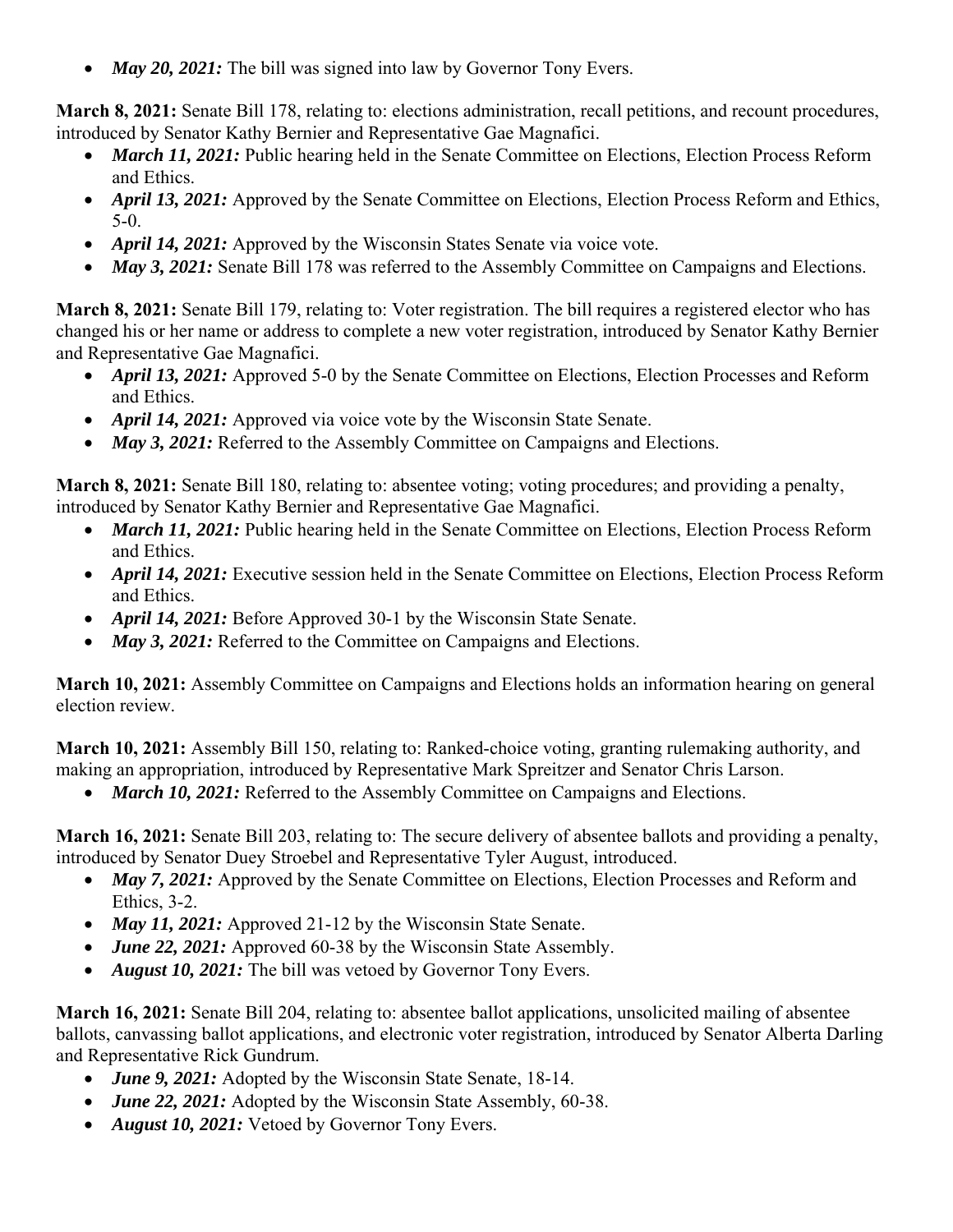**March 16, 2021:** Senate Bill 205, relating to absentee ballots in residential care facilities, introduced by Senator Duey Stroebel and Representative Cindi Duchow.

- *June 9, 2021:* Bill adopted by the Wisconsin State Senate, 20-12.
- *June 22, 2021:* Adopted by the Wisconsin State Assembly, 60-38.
- *August 10, 2021:* Bill vetoed by Governor Tony Evers.

**March 16, 2021:** Senate Bill 206, relating to indefinite confinement, introduced by Senator Duey Stroebel and Representative Cindi Duchow.

- *March 23, 2021:* Referred to the Assembly Committee on Campaigns and Elections.
- *May 5, 2021:* Public hearing held in the Senate Committee on Elections, Election Process Reform and Ethics.
- *June 3, 2021:* The bill failed 2-3 in the Senate Committee on Elections, Election Process Reform and Ethics executive session.
- *June 9, 2021:* Referred to the Senate Committee on Organization.

**March 16, 2021:** Senate Bill 207/Assembly Bill 173, relating to: Private resources used for election administration, appointment of election officials, and providing a penalty, introduced by Senator Duey Stroebel and Representative Adam Neylon.

- *May 5, 2021:* Approved by the Assembly Committee on Campaigns and Elections, 5-2.
- *May 11, 2021:* Bill approved by the Assembly, 60-38.
- *June 9, 2021:* Approved by the Wisconsin State Senate, 18-14.
- *June 30, 2021:* The bill was vetoed by Governor Tony Evers.

**March 16, 2021:** Senate Bill 208, relating to: publication of Wisconsin Elections Commission notices, introduced by Senator Duey Stroebel and Representative Adam Neylon.

- *April 14, 2021:* Approved via voice vote by the Wisconsin State Senate.
- *May 11, 2021:* Approved via voice vote by the Wisconsin State Assembly.
- *May 24, 2021:* Signed into law by Governor Tony Evers.

**March 16, 2021:** Senate Bill 209, relating to returning absentee ballots to the municipal clerk, introduced, introduced by Senator Alberta Darling and Representative David Steffen.

- *June 9, 2021:* Approved via voice vote by the Wisconsin State Senate.
- *June 10, 2021:* Bill received by the Wisconsin State Assembly from the Wisconsin State Senate.
- *March 10, 2022:* Referred to the Assembly Rules Committee.

**March 16, 2021:** Senate Bill 210, relating to: election observers, introduced by Senator Alberta Darling and Representative Paul Tittl.

- *April 14, 2021:* Approved by the Wisconsin State Senate, 20-12.
- *June 22, 2021:* Approved by the Wisconsin State Assembly, 60-38.
- *August 10, 2021:* Bill vetoed by Governor Tony Evers.

**March 16, 2021:** Senate Bill 211, relating to applications for absentee ballot applications, introduced by Senator Alberta Darling and Representative David Steffen.

- *April 15, 2021:* Public hearing held in the Senate Committee on Elections, Election Process Reform, and Ethics.
- *April 27, 2022:* A public hearing was held in the Assembly Committee on Campaigns and Elections.
- *May 19, 2021:* Bill approved 3-2 at the Senate Committee on Elections, Election Process Reform, and Ethics.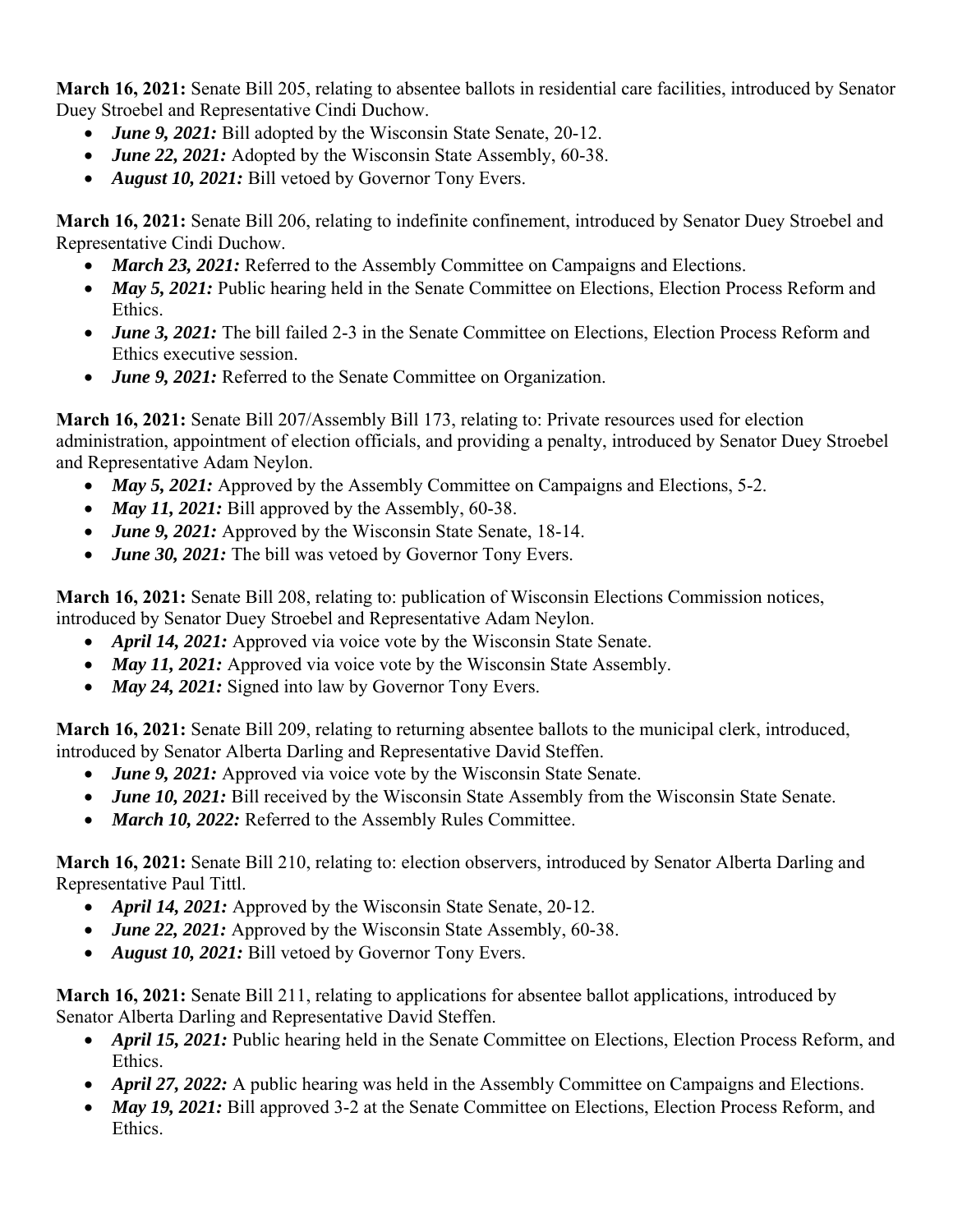*June 9, 2021:* Referred to the Senate Committee on Organization.

**March 16, 2021:** Senate Bill 212, relating to: defects on absentee ballot certificates, introduced by Senator Alberta Darling and Representative Joe Sanfelippo.

- *May 11, 2021:* Approved by the Wisconsin State Senate, 20-12.
- *June 22, 2021:* Approved by Wisconsin State Assembly, 60-38.
- *August 10, 2021:* Bill vetoed by Governor Tony Evers.

**March 16, 2021:** Senate Bill 213, relating to actions for violation of election laws, introduced by Senator Duey Stroebel Representative Rob Brooks.

- *April 13, 2021:* Approved 3-2 by the Senate Committee on Elections, Election Process Reform and Ethics.
- *April 15, 2022:* A public hearing was held in the Assembly Committee on the Judiciary.
- *May 11, 2021: Passed by the Wisconsin State Senate, 20-12.*
- February 23, 2022: Passed by the Wisconsin State Assembly.
- *March 8, 2022:* Amended version of the bill approved by the Wisconsin State Senate, 21-12.

**March 16, 2021:** Senate Bill 214, relating to: early canvassing of absentee ballots, combined polling places, timeline for sending and transmitting absentee ballots, nomination papers for certain independent candidates, and providing a penalty, introduced by Senator Duey Stroebel and Representative Gary Tauchen.

- *May 19, 2021:* Public hearing held in the Senate Committee on Elections, Election Process Reform and Ethics.
- *June 3, 2021:* Bill approved by the Senate Committee on Elections, Election Process Reform and Ethics, 6-3.
- *May 4, 2021:* Referred to the Assembly Committee on Campaigns and Elections.
- *February 21, 2022:* Approved by the Wisconsin State Senate, 21-12.
- *March 10, 2022:* Referred to the Assembly Rules Committee.

**March 17, 2021:** Assembly Resolution 15, relating to: Directing the Assembly Committee on Campaigns and Elections to investigate the administration of elections in Wisconsin, introduced by Representative Joe Sanfelippo.

*March 23, 2021: Passed by the Wisconsin State Assembly 58-35.* 

**March 31, 2021:** Assembly Committee on Campaigns and Elections holds informational hearing featuring Meagan Wolfe, WEC Administrator.

**March 31, 2021,** Senate Bill 268, relating to: compensation of election officials performing duties during a recount, introduced by Senator Kathy Bernier and Representative Cody Horlacher.

- *May 19, 2021:* Public hearing held in the Senate Committee on Elections, Election Process Reform and Ethics.
- *June 3, 2021:* Passed out of the Senate Committee on Elections, Election Process Reform and Ethics, 3-2.
- *June 23, 2021:* Approved by the Wisconsin State Senate, 18-12.
- *June 1, 2021:* Public hearing held in Assembly Committee on Campaigns and Elections.
- *March 10, 2022:* Referred to the Assembly Rules Committee.

**April 6, 2021:** Assembly Bill 244, relating to: ranked-choice voting, introduced by Representative Tony Kurtz and Senator Dale Kooyenga.

*April 6, 2021*: Bill referred to the Assembly Committee on Campaigns and Elections.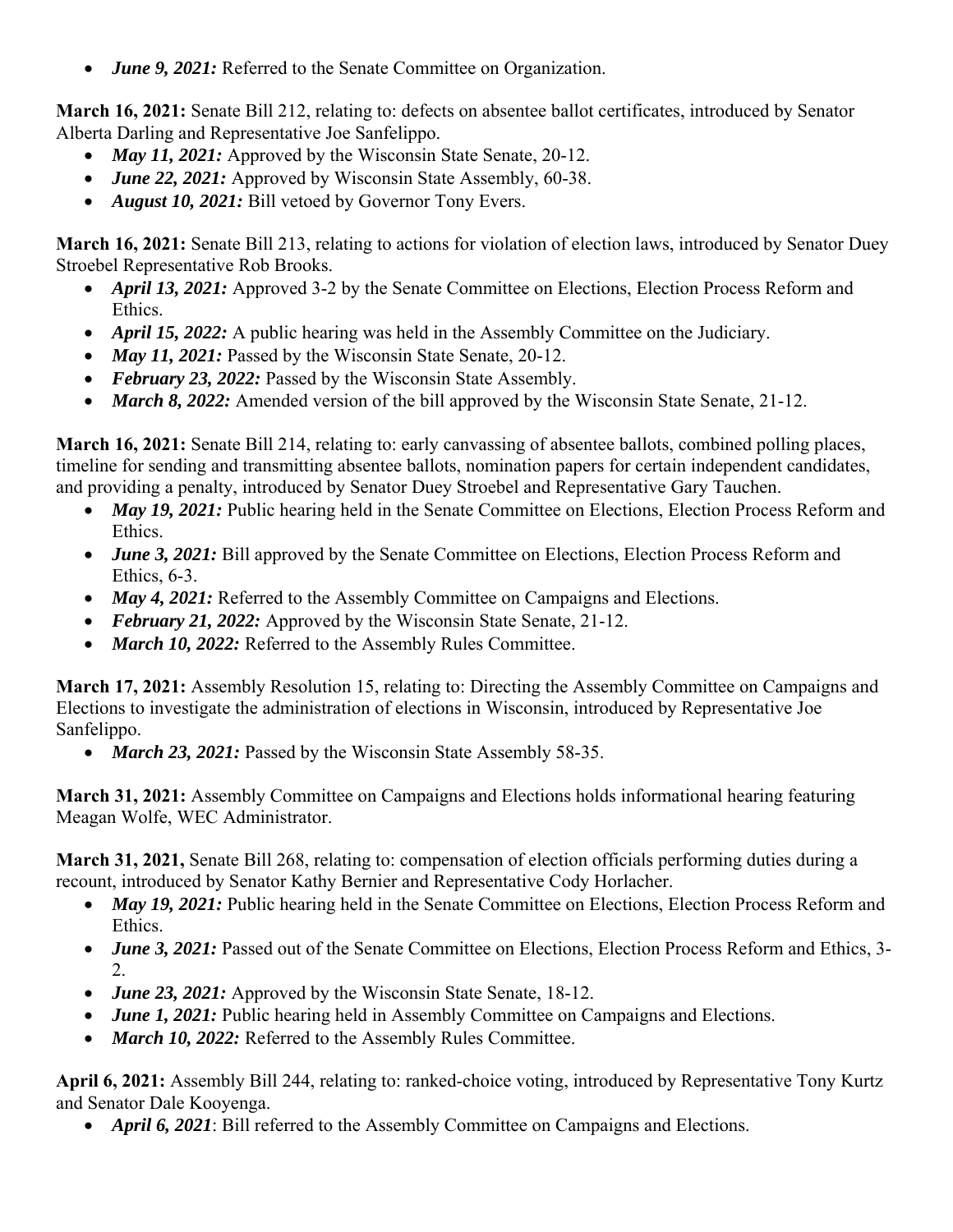*December 14, 2021*: A public hearing was held in the Senate Committee Elections, Election Process Reform and Ethics.

**April 8, 2021:** Assembly Bill 246, relating to: elect the president and vice president via the national popular vote introduced by Representative Gary Hebl and Senator Bob Wirch.

*April 8, 2021:* Assembly Bill 246 referred to the Assembly Bill on Campaigns and Elections.

**April 16, 2021:** Senate Bill 292, relating to: broadcasting election night proceedings, introduced by Senator Eric Wimberger and Senator Shae Sortwell.

- *May 5, 2021:* Public hearing held in Wisconsin State Senate.
- *May 7, 2021:* Approved by the Assembly Committee on Campaigns and Elections, 3-2.
- *May 11, 2021:* Approved by the Wisconsin State Senate via voice vote.
- *June 1, 2021:* Public hearing held in the Assembly Committee on Campaigns and Elections.
- *June 16, 2021:* Approved by the Assembly Committee on Campaigns and Elections, 6-3.
- *June 22, 2022:* Passed by the Assembly 60-38
- *August 10, 2021:* Bill vetoed by Governor Evers.

**May 6, 2021:** Wisconsin Assembly Committee on Campaigns and Elections informational hearing featuring Wisconsin Voter Alliance.

**May 13, 2021:** Speaker Robin Vos hires two former law enforcement officials to conduct an investigation into the 2020 elections.

**May 14, 2021:** Senate Joint Resolution 32, relating to: Eligibility to vote in Wisconsin, introduced by Senator Roth and Representative Steineke.

- *December 14, 2021:* Public hearing held in the Senate Committee on Veterans and Military Affairs, Constitution, and Federalism.
- *January 5, 2022:* Public Hearing held in the Assembly Committee on Constitution and Ethics.
- *January 13, 2021:* Executive action taken by the Assembly Committee on Constitution and Ethics.
- *January 20, 2022*: Approved by the Senate Committee on Veterans and Military Affairs, Constitution, and Federalism, 3-2.
- *January 25, 2022*: Approved 21-12 by the Wisconsin State Senate.
- *March 23, 2022:* Approved by the Wisconsin State Assembly.

**May 27, 2021:** Assembly Bill 350, relating to: judicial qualifications based on campaign financial support, introduced by Representative Gary Hebl and Senator Kelda Roys.

• *May 27, 2021*: Referred to the Assembly Committee on the Judiciary.

**May 27, 2021:** Assembly Bill 352, relating to: notice of campaign finance contributions made to judges or justices, introduced by Representative Gary Hebl and Senator Kelda Roys.

• *May 27, 2021:* Referred to the Assembly Committee on Campaigns and Elections.

**June 14, 2021:** Assembly Bill 398, relating to: Investigations by the Elections Commission based on information provided by ERIC indicating that Wisconsin residents may have voted more than once, introduced by Representative Janel Brandtjen and Senator André Jacque.

- *June 10, 2021:* Referred to the Senate Committee on Elections, Election Process Reform and Ethics.
- *August 8, 2021:* Public hearing held in the Assembly Committee on Government Accountability and Oversight.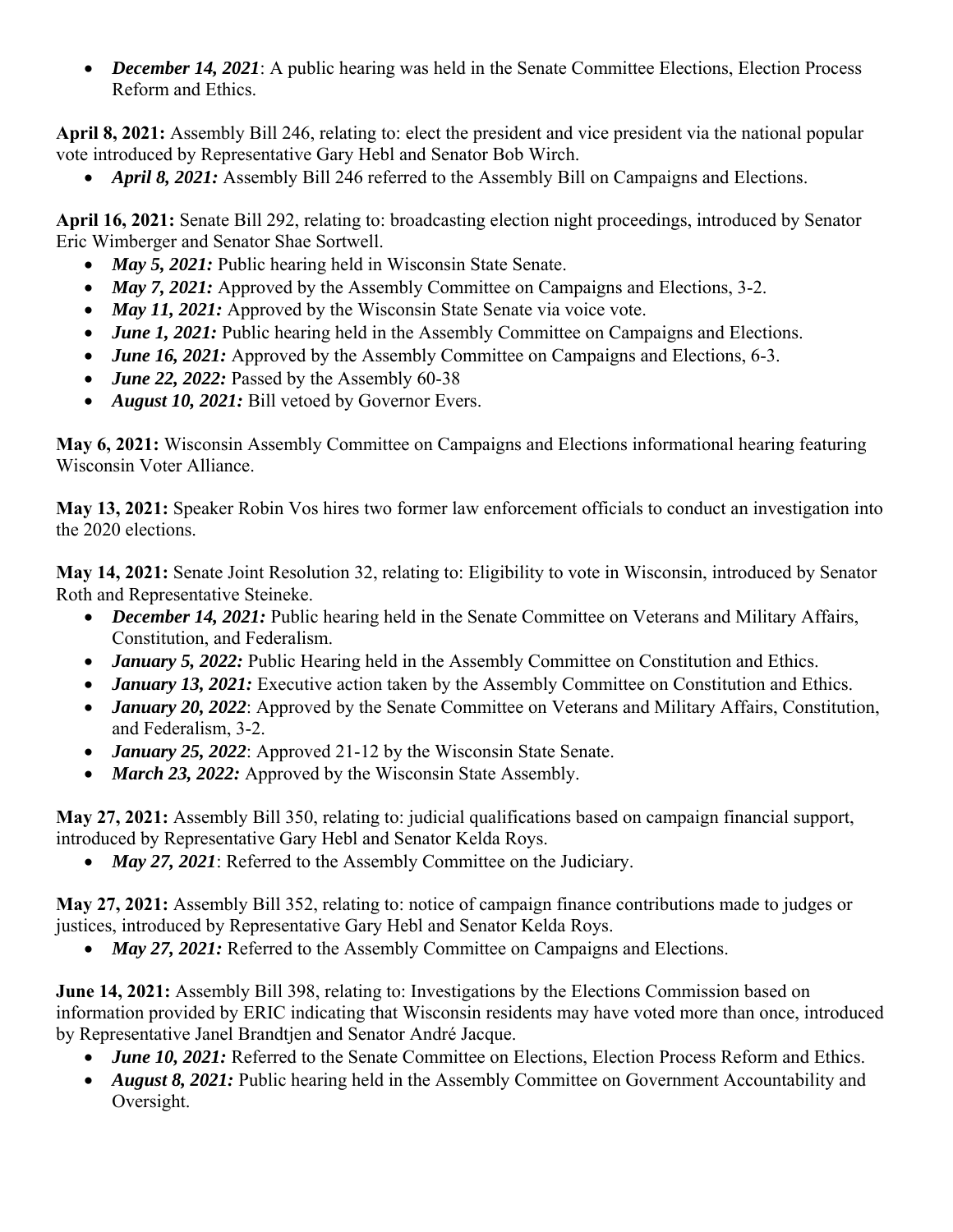**July 1, 2021:** Assembly Bill 433, relating to: submitting copies of complaints with the Elections Commission to the legislature, introduced by Representative Elijah Behnke and Senator Eric Wimberger.

- *June 24, 2021:* Referred to the Senate Committee on Elections, Election Process Reform and Ethics.
- *July 1, 2021:* Referred to the Assembly Committee on Campaigns and Elections.

**July 1, 2021:** Assembly Bill 437, relating to: returning absentee ballots, introduced by Representative Cody Horlacher and Senator Andre Jacque.

- *June 24, 2021:* Referred to the Senate Committee on Elections, Election Process Reform and Ethics.
- *July 1, 2021:* Referred to the Assembly Committee on Campaigns and Elections.

**July 7, 2021:** Assembly Bill 459: Relating to: voter registration at high schools, introduced by Representative Lee Snodgrass and Senator Jeff Smith.

- *July 7, 2021:* Referred to the Senate Committee on Elections, Election Process Reform and Ethics.
- *July 12, 2021:* Referred to the Assembly Committee on Campaigns and Elections.

**July 12, 2021:** Assembly Bill 460, relating to: requiring voter instruction in elementary and high school and including voter education instruction into the state model education standards, introduced By Representative Gordon Hintz and Senator Kelda Roys.

- *July 12, 2021:* Referred to the Assembly Committee on Education.
- *July 21, 2021:* Referred to the Senate Committee on Education.

**July 12, 2021:** Assembly Bill 462, relating to: Voter registration forms and information provided to certain high school students, introduced by Representative Kristina Shelton and Senator Jeff Smith.

- *July 7, 2021:* Referred to the Senate Committee on Elections, Election Process Reform and Ethics.
- *July 12, 2021:* Referred to the Assembly Committee on Campaigns and Elections.

**July 12, 2021:** Assembly Bill 463, relating to: voter preregistration of 16-year-olds and 17-year olds introduced by Representative Kristina Shelton and Senator Kelda Roys.

- *July 7, 2021:* Referred to the Senate Committee on Elections, Election Process Reform and Ethics.
- *July 12, 2021:* Bill referred to the Assembly Committee on Campaigns and Elections.

**July 12, 2021:** Assembly Bill 464, relating to: extending voting rights to certain 17-year olds, introduced.

- *July 12, 2021:* Referred to the Assembly Committee on Campaigns and Elections.
- *July 21, 2021:* Referred to the Senate Committee on Elections, Election Process Reform and Ethics.

**August 12, 2021:** Assembly Committee on Campaigns and Elections holds an informational hearing featuring representatives from Authentix.

**August 25, 2021:** Gableman investigation launched by the Assembly.

**August 31, 2021:** Assembly Bill 511, relating to: Relocating the office of the Elections Commission, introduced by Representative David Steffen.

- *August 31, 2021:* Referred to the Assembly Committee on Oversight and Government Accountability.
- *September 15, 2021:* Public Hearing in Wisconsin State Assembly.
- October 6, 2021: Executive session held in Wisconsin State Assembly Committee on Oversight and Government Accountability.
- *February 1, 2022:* Approved by the Assembly Committee on Government Accountability and Oversight, 5-3.
- February 1, 2022: Referred to the Assembly Rules Committee.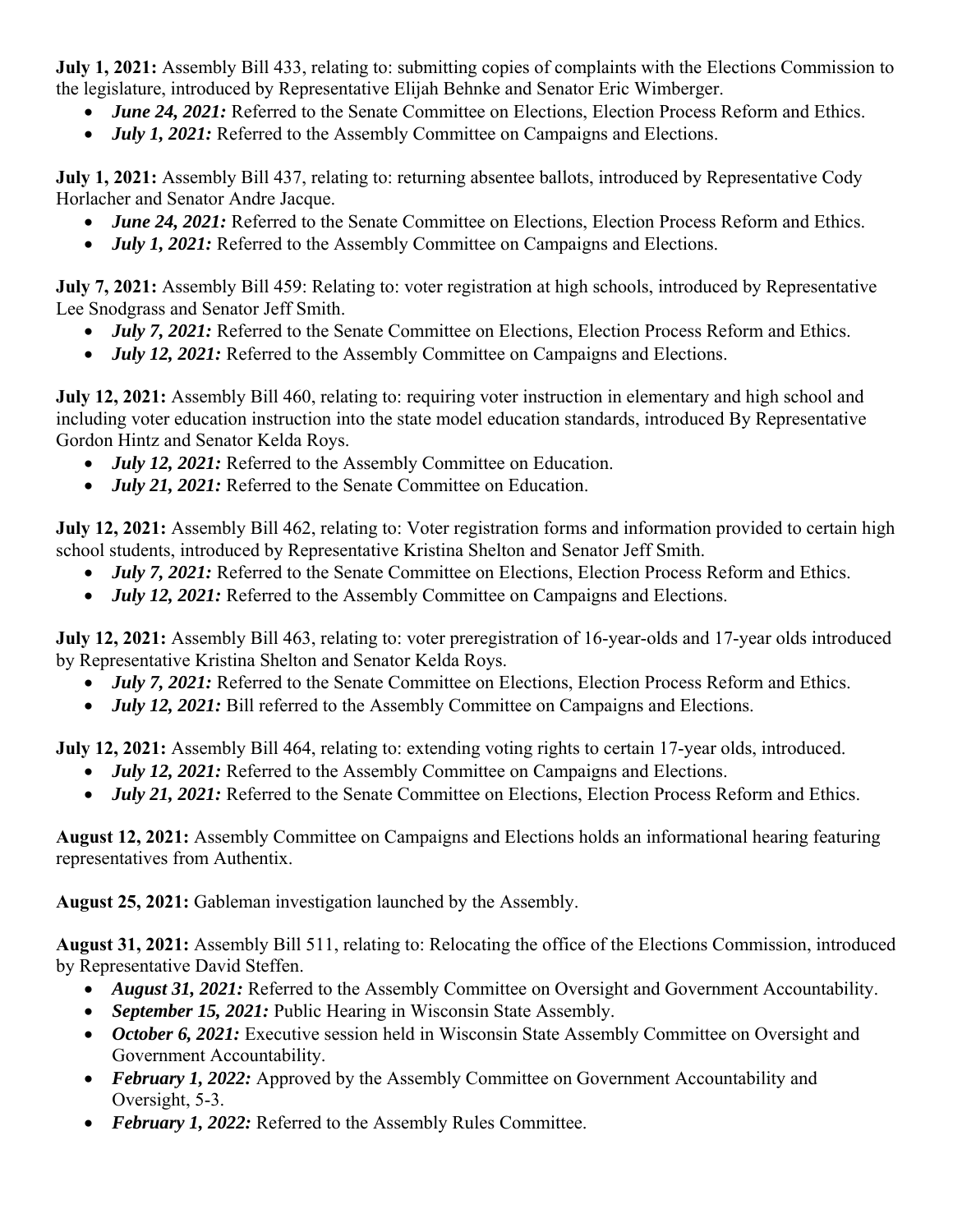**September 10, 2021:** Assembly Bill 531, relating to: Campaign contribution limits, is introduced by Representative Christine Sinicki and Senator Chris Larson.

- *August 26, 2021:* Referred to the Senate Committee on Elections, Election Process Reform and Ethics.
- *September 10, 2021*: Referred to the Assembly Committee on Campaigns and Elections.

**September 10, 2021:** Assembly Joint Resolution 78, relating to: An advisory referendum on an amendment to the United States Constitution to overturn *Citizens United v. Federal Elections Commission,* introduced by Representative Lisa Subeck and Senator Jeff Smith.

- *August 26, 2021:* Referred to the Senate Committee on Elections, Election Process Reform, and Ethics.
- *September 10, 2021:* Referred to the Assembly Committee on Campaigns and Elections.

**October 5, 2021:** Green Bay mayor, Eric Genrich is subpoenaed by Justice Gableman.

**October 19, 2021:** Legislative Audit Bureau releases its report on the 2020 election.

**October 29, 2021:** Racine County sheriff holds a press conference outlining voter fraud.

**October 30, 2021:** Senate Bill 730, relating to: Removal of deceased individuals from the official voter registration list and providing a penalty, introduced by Senator Andre Jacque and Representative Timothy Ramthun.

- *October 30, 2021:* Referred to the Senate Committee on Elections, Election Process Reform and Ethics.
- *December 7, 2021:* Referred to the Assembly Committee on Campaigns and Elections.

**November 5, 2021:** Senate Resolution 11, relating to: Castigating the Wisconsin Elections Commission for ignoring statutory requirements, for sidestepping the administrative rulemaking process, and for not following both the letter and intent of state statutes, introduced by Senator Roger Roth.

*November 8, 2021:* Amendment adopted 21-12 by the Wisconsin State Senate.

**November 10, 2021:** Assembly Committee on Campaigns and Elections holds an informational hearing featuring Racine County sheriff's special voting deputies and the Gableman report.

**November 10, 2021:** Justice Michael Gableman releases the initial findings of his report.

**December 1, 2021:** Assembly Committee on Campaigns and Elections holds a public hearing featuring Michael Gableman.

**December 2, 2021:** Assembly Joint Resolution 100, relating to: Reserving to the people the power of referendum to reject acts of the legislature and the power of initiative to propose and approve at an election laws and constitutional amendments, introduced by Representative Gary Hebl and Senator Jeff Smith.

*December 2, 2021:* Referred to the Assembly Committee on Constitution and Ethics.

**December 8, 2021:** The Assembly Committee on Campaigns and Elections held a public hearing to explore issues related to the state's voter rolls and election abuses.

**December 8, 2021:** Wisconsin Institute for Law and Liberty releases its election audit report.

**January 6, 2022:** Senate Bill 803, relating to: maintain electronic voting system or automatic tabulating data for twenty-two months, introduced by Senator André Jacque and Representative Timothy Ramthun.

- *January 6, 2022:* Referred to the Senate Committee on Elections, Election Process Reform and Ethics.
- *January 18, 2021:* Referred to the Assembly Committee on Campaigns and Elections.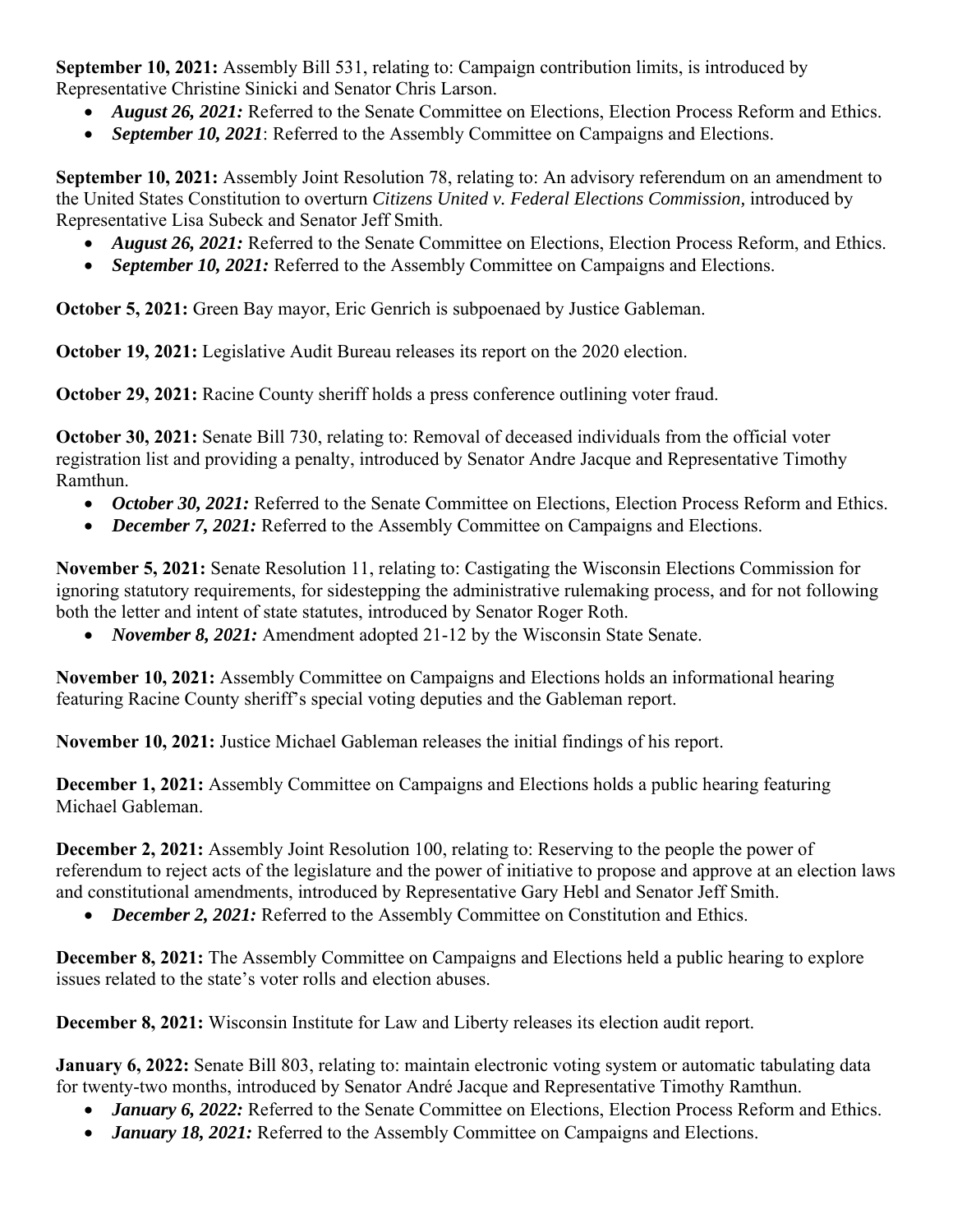*January 6, 2022:* Senate Bill 804, relating to: Removing ineligible voters from the official voter registration, introduced by Senator André Jacque and Representative Timothy Ramthun.

- *January 6, 2022:* Referred to the Senate Committee on Elections, Election Process Reform and Ethics.
- *January 18, 2022:* Referred to the Assembly Committee on Campaigns and Elections.

**January 10, 2022:** Dane County judge allows Justice Gableman's subpoenas to stand.

**January 13, 2022:** Waukesha County Circuit Court Judge Michael Bohren ruled that absentee ballot drop boxes are not permitted under state law.

**January 18, 2022:** Assembly Joint Resolution 111, relating to: Calling for the resignation of the administrator, assistant administrator, and several members of the Wisconsin Elections Commission, introduced by Representative Joe Sanfelippo.

*January 18, 2022:* Referred to the Assembly Rules Committee.

**January 19, 2022:** Assembly Committee on Campaigns and Elections holds an informational hearing on WEC database analysis.

**January 19, 2022:** Assembly Committee on Campaigns and Elections executive session motion to support special counsel.

**January 21, 2022:** Senate Bill 873, relating to: Restoration of the Right to Vote to a person barred from voting as a result of a felony conviction, introduced by Senator Duey Stroebel and Representative Shae Sortwell.

- *January 21, 2022:* Referred to the Senate Committee on Elections, Election Processes and Reform and Ethics.
- *January 28, 2022:* Referred to the Assembly Committee on Constitution and Ethics.

**January 24, 2022:** A three-judge panel on the Wisconsin Court of Appeals reinstates drop boxes for the February 2022 elections.

**January 25, 2022:** Assembly Joint Resolution 120, relating to: Reclaiming the ballots for president and vice president that were certified under fraudulent intent, introduced by Representative Timothy Ramthun.

- *January 25, 2022:* Resolution introduced by Representative Timothy Ramthun on the Assembly floor.
- *January 25, 2021:* Assembly Joint Resolution 120 was referred to the Assembly Committee on Rules.

**January 26, 2022:** Assembly Bill 1051, relating to: Requiring a watermark on mailed absentee ballots, circulated for cosponsorship introduced by Representative Cody Horlacher.

*February 17, 2022:* Referred to the Assembly Committee on Campaigns and Elections.

**January 28, 2022:** Michael Gableman expands his investigation of the 2020 by subpoenaing the Evers Administration's Chief Operating Officer.

**January 28, 2022:** Senate Bill 934, relating to: Maintenance of the voter registration list, training of municipal clerks, data-sharing agreements, pre-election procedures, lines at the polls on election day, and granting rulemaking authority, introduced by Senator Kathy Bernier and Representative Barb Dittrich.

- *February 7, 2022: Public Hearing held in the Senate Committee on Elections, Election Process Reform,* and Ethics.
- February 9, 2022: Executive Session held in the Senate Committee on Elections, Election Process Reform, and Ethics.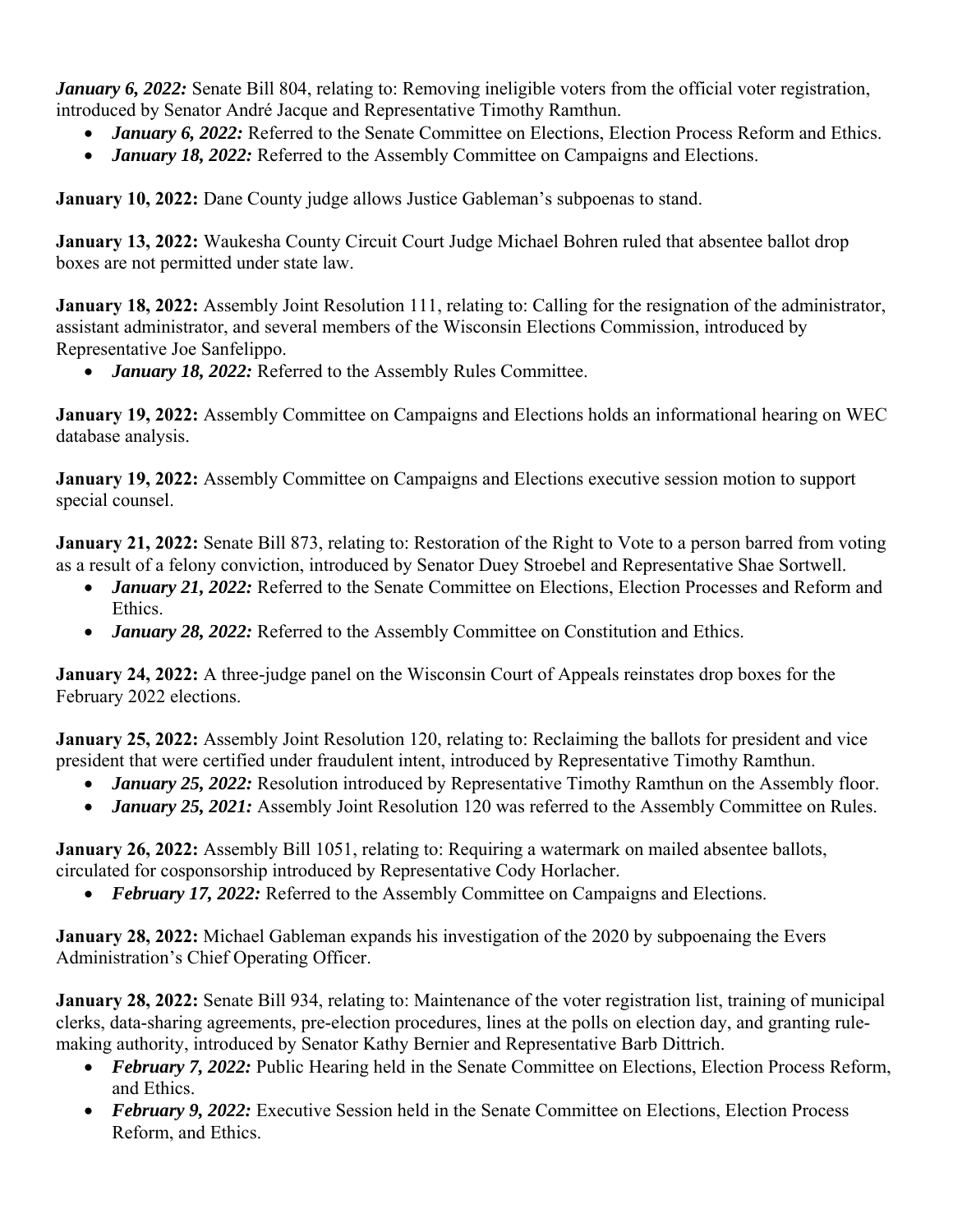- *February 21, 2022:* Public hearing held in the Assembly Committee on State Affairs.
- *February 22, 2022:* Approved 21-12 by the Wisconsin State Senate.
- *February 23, 2022:* Made a special order of business by the Wisconsin State Assembly.

**January 28, 2022:** Senate Bill 935, relating to: Certain kinds of election resources and contracts for election administration, defects on absentee ballot certificates, returning absentee ballots to the office of the municipal clerk, appointment of election officials, allowing an employee of a residential care facility or qualified retirement home to serve as a personal caregiver voting assistant during a public health emergency or incident of infectious disease, and providing a penalty, introduced by Senator Kathy Bernier and Representative John Macco.

- *February 7, 2022:* Public hearing held in the Senate Committee on Elections, Election Process Reform, and Ethics.
- *February 21, 2022:* Public hearing held in Assembly Committee on State Affairs.
- *February 22, 2022:* Approved by the Wisconsin State Senate, 19-14.
- *February 24, 2022:* Approved by the Wisconsin State Assembly, 56-38.

**January 28, 2022:** Senate Bill 936, relating to: The resolution of complaints filed with the Wisconsin Elections Commission, reports concerning possible violations of elections laws, post-election audits of the electronic voting systems, printing of absentee ballot applications for recounts, introduced by Senator Kathy Bernier and Representative John Macco.

- *February 7, 2022:* Public Hearing held in the Senate Committee on Elections, Election Process Reform, and Ethics.
- February 9, 2022: Executive Session held in the Senate Committee on Elections, Election Process Reform, and Ethics.
- *February 21, 2022:* Public hearing held in the Assembly Committee on State Affairs.
- *February 22, 2022:* Approved 21-12 by the Wisconsin State Senate.
- *February 24, 2022:* Approved 59-35 by the Wisconsin State Assembly.

**January 28, 2022:** Senate Bill 937, relating to: status as an indefinitely confined voter for the purposes of receiving an absentee ballot automatically and providing a penalty, introduced by Senator Kathy Bernier and Representative Cindi Duchow.

- *February 7, 2022:* Public Hearing held in the Senate Committee on Elections, Election Process Reform, and Ethics.
- *February 21, 2022:* Public hearing held in the Assembly Committee on State Affairs.
- *February 22, 2022:* Approved 18-15 by the Wisconsin State Senate.
- *February 24, 2022:* Approved 55-39 in the Wisconsin State Assembly.

**January 28, 2022:** The Wisconsin Supreme Court rules 4-3 (Walsh Bradley, Karofsky, Dallett, and Hagedorn), to allow drop boxes to be used in the February 15, 2022 primary.

**January 31, 2022:** Senate Bill 938, relating to: Verifying citizenship of individuals on the voter registration list and contents of operator's licenses and identification cards, introduced by Representative Dan Knodl and Senator Alberta Darling.

- *February 7, 2022:* Public Hearing held in the Senate Committee on Elections, Election Process Reform, and Ethics.
- February 9, 2022: Executive Session held in the Senate Committee on Elections, Election Process Reform, and Ethics.
- *February 21, 2022:* Public hearing held in the Assembly Committee on State Affairs.
- *February 22, 2022:* Approved 22-12 by the Wisconsin State Senate.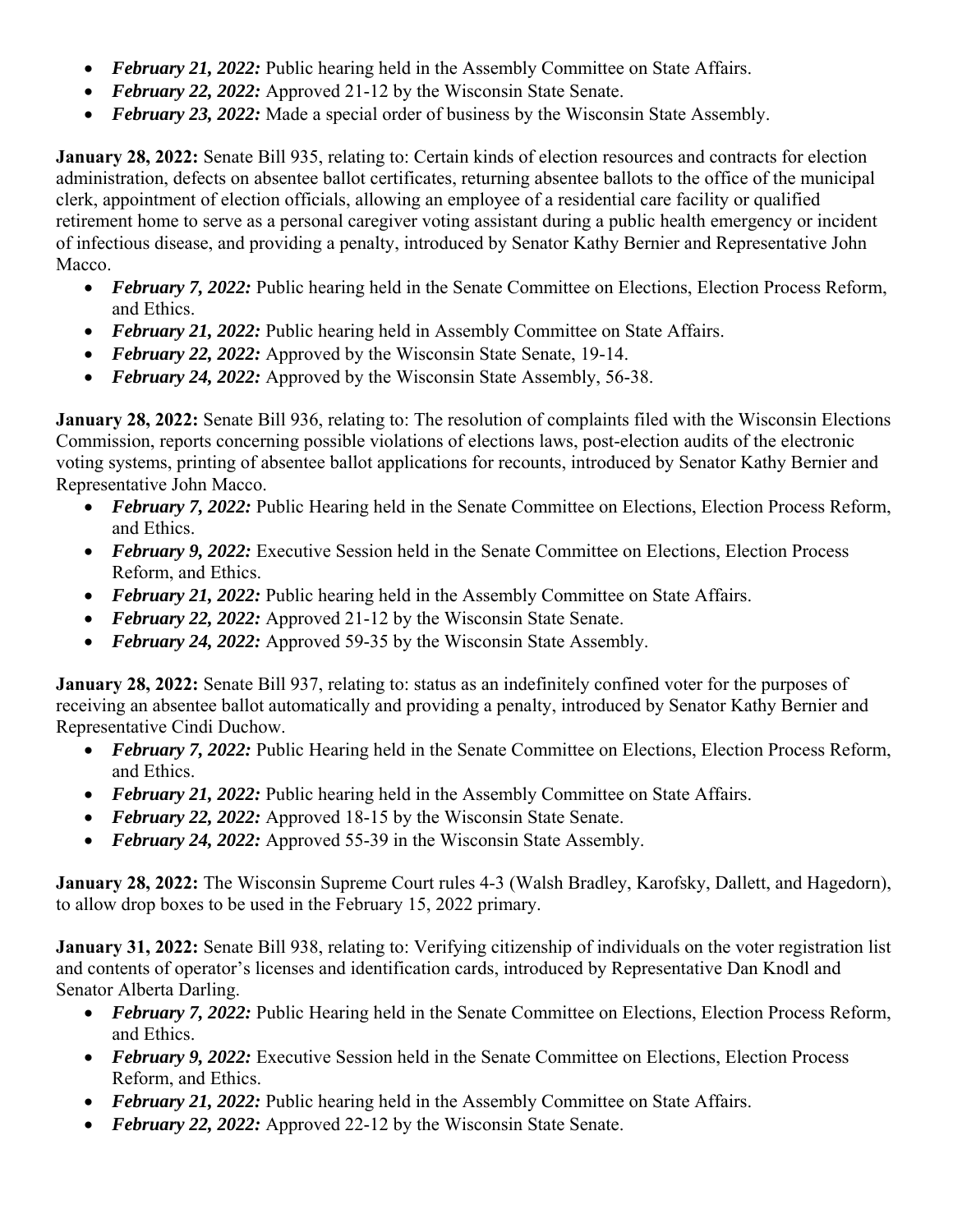• February 24, 2022: Approved 59-36 by the Wisconsin State Assembly.

**February 1, 2022:** Wisconsin Elections Commission, in a 4-2 vote, allows WEC to use existing guidance as the basis for emergency rules stipulating what errors clerks can fix on absentee ballot envelopes.

**February 1, 2022:** Both Assembly Republican gubernatorial candidates call for dismantling the Wisconsin Elections Commission.

**February 1, 2022:** Senate Bill 939, relating to: Absentee ballot applications, unsolicited mailing or transmission of absentee ballot applications and absentee ballots, secure delivery of absentee ballots, canvassing absentee ballots, voter registration requirements, electronic voter registration, and providing a penalty, introduced by Senator Stroebel and Representative Gundrum.

- *February 7, 2022: Public Hearing held in the Senate Committee on Elections, Election Process Reform,* and Ethics.
- February 9, 2022: Executive Session held in the Senate Committee on Elections, Election Process Reform, and Ethics.
- *February 21, 2022:* Public hearing held in the Assembly Committee on State Affairs.
- *February 22, 2022:* Approved 19-14 by the Wisconsin State Senate.
- February 24, 2022: Approved 59-36 by the Wisconsin State Assembly.

**February 1, 2021:** Senate Bill 940, relating to: Comparison of voter information on the state's official voter registration list with information maintained by the Wisconsin Department of Transportation, introduced by Representative Rozar and Senator Wimberger.

- *February 7, 2022:* Public Hearing held in the Senate Committee on Elections, Election Process Reform, and Ethics.
- *February 21, 2022:* Public hearing held in the Assembly Committee on State Affairs.
- *February 22, 2022:* Approved 21-12 by the Wisconsin State Senate.
- February 24, 2022: Approved 59-36 by the Wisconsin State Assembly.

**February 1, 2022:** Senate Bill 941, relating: Overseeing the administration of elections, introduced by Representative Vos and Senator LeMahieu.

- *February 7, 2022: Public Hearing held in the Senate Committee on Elections, Election Process Reform,* and Ethics.
- *February 9, 2022: Executive Session held in the Senate Committee on Elections, Election Process* Reform, and Trade.
- *February 21, 2022:* A public hearing was held in the Assembly Committee on State Affairs.
- *February 22, 2022:* The bill was approved 21-12 by the Wisconsin State Senate.
- February 24, 2022: Approved 58-32 by the Wisconsin State Assembly.

**February 1, 2021:** Senate Bill 942, relating to: State agency compliance with election laws, introduced by Senator Stroebel and Representative Petersen.

- *February 7, 2022:* Public Hearing held in the Senate Committee on Elections, Election Process Reform, and Ethics.
- *February 9, 2022:* Executive Session held in the Senate Committee on Elections, Election Process Reform, and Ethics.
- *February 21, 2022:* Public hearing held in the Assembly Committee on State Affairs.
- *February 22, 2022:* Approved 19-14 by the Wisconsin State Senate.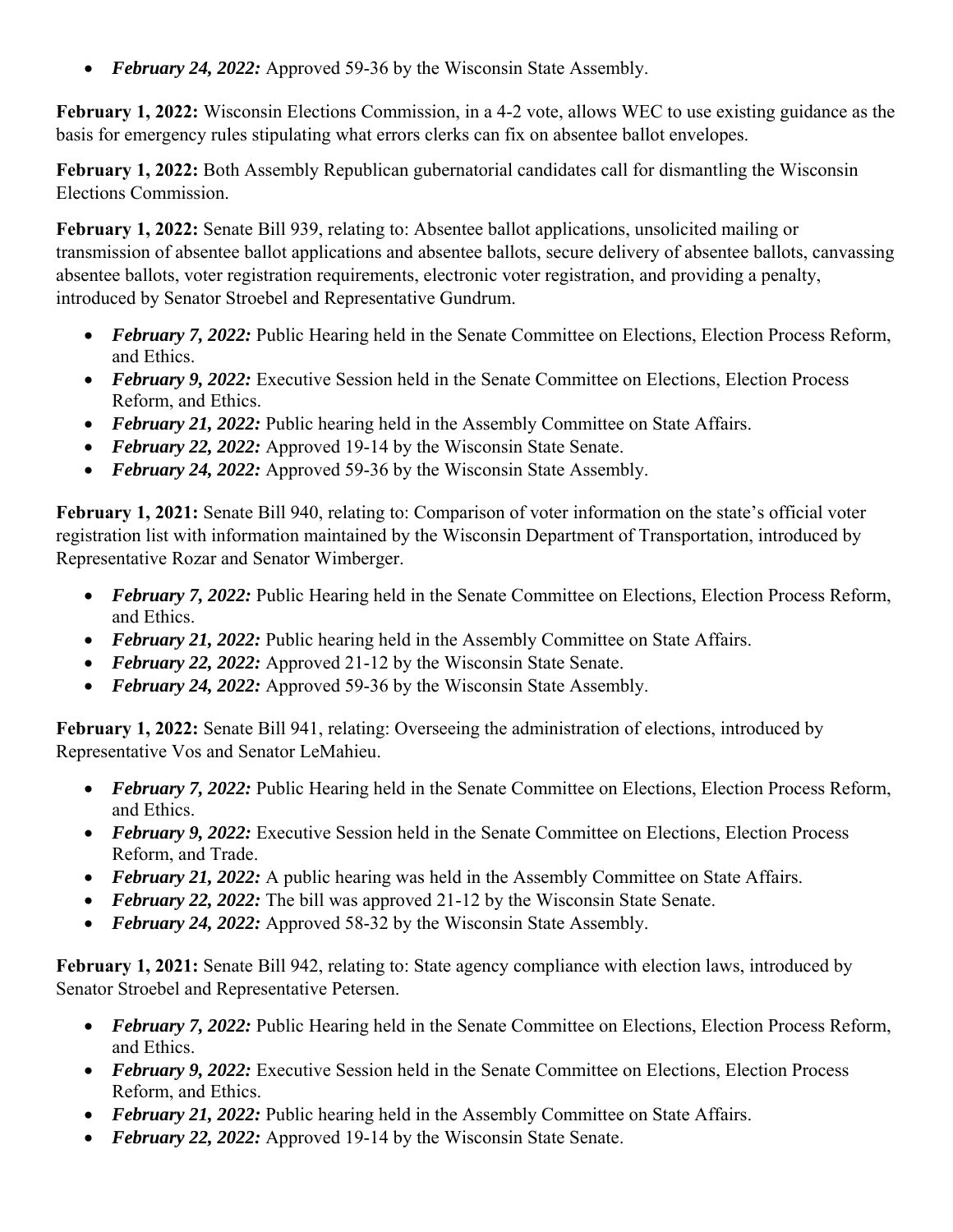• February 24, 2022: Approved 59-35 by the Wisconsin State Assembly.

**February 1, 2022:** Senate Bill 943, relating to: Requiring the Wisconsin Elections Commission to send guidance to the Joint Committee on Review of Administrative Rules, introduced by Senator Darling and Representative Spiros.

- *February 7, 2022:* Public Hearing held in the Senate Committee on Elections, Election Process Reform, and Ethics.
- *February 9, 2022: Executive Session held in the Senate Committee on Elections, Election Process* Reform, and Ethics.
- *February 21, 2022:* Public hearing held in the Assembly Committee on State Affairs.
- *February 22, 2022:* Approved 21-12 by the Wisconsin State Senate.
- February 24, 2022: Approved 59-35 by the Wisconsin State Assembly.

**February 1, 2022:** Senate Bill 945, relating to: Notifications to local elections officials and the elections commission regarding certain prospective jurors, introduced by Representative Shae Sortwell.

- *February 16, 2022:* Public hearing held in the Senate Committee on Elections, Elections Process Reform, and Ethics.
- *February 18, 2022:* Approved by the Senate Committee on Elections, Elections, Elections Process Reform, and Ethics, 3-2.
- February 21, 2022: Public hearing is held in the Assembly Committee on State Affairs.
- *February 22, 2022:* Approved 21-12 by the Wisconsin State Senate.
- February 24, 2022: Approved 58-35 by the Wisconsin State Assembly.

**February 2, 2022:** Senate Joint Resolution 101, relating to: Prohibiting the use of a donation or grant of private resources for purposes of election administration and specifying who may perform tasks related to election administration, introduced by Representative Tyler August and Senator Eric Wimberger.

- *February 7, 2022:* Public Hearing held in the Senate Committee on Elections, Election Process Reform, and Ethics.
- *February 9, 2022: Executive Session held in the Senate Committee on Elections, Election Process* Reform, and Ethics.
- *February 21, 2022:* Approved by the Wisconsin State Senate, 21-12.
- *February 21, 2022:* A public hearing was held in the Assembly Committee on State Affairs.
- *February 24, 2022:* The Joint Resolution was approved by the Wisconsin State Assembly, 58-32.

**February 2, 2022:** Assembly Joint Resolution 133, relating to: Requiring photographic identification to vote, introduced by Representative Pat Snyder.

- *February 21, 2022:* Public Hearing held in Assembly Committee on State Affairs.
- *February 22, 2022:* Approved by the Assembly Committee on State Affairs, 9-4.
- *February 23, 2022:* Adopted by the Wisconsin State Assembly, 59-36.
- *March 9, 2022:* Referred to the Senate Committee on Elections, Election Process Reform and Ethics.

**February 3, 2022:** Citizen activists file a petition with the Wisconsin Supreme Court asking that they allow drop boxes for the April  $5<sup>th</sup>$  general election.

**February 4, 2022:** Senate Bill 946, relating to: whistleblower protection for municipal clerks who witness and report election fraud or irregularities, introduced by Representative Kevin Petersen and Senator Kathy Bernier.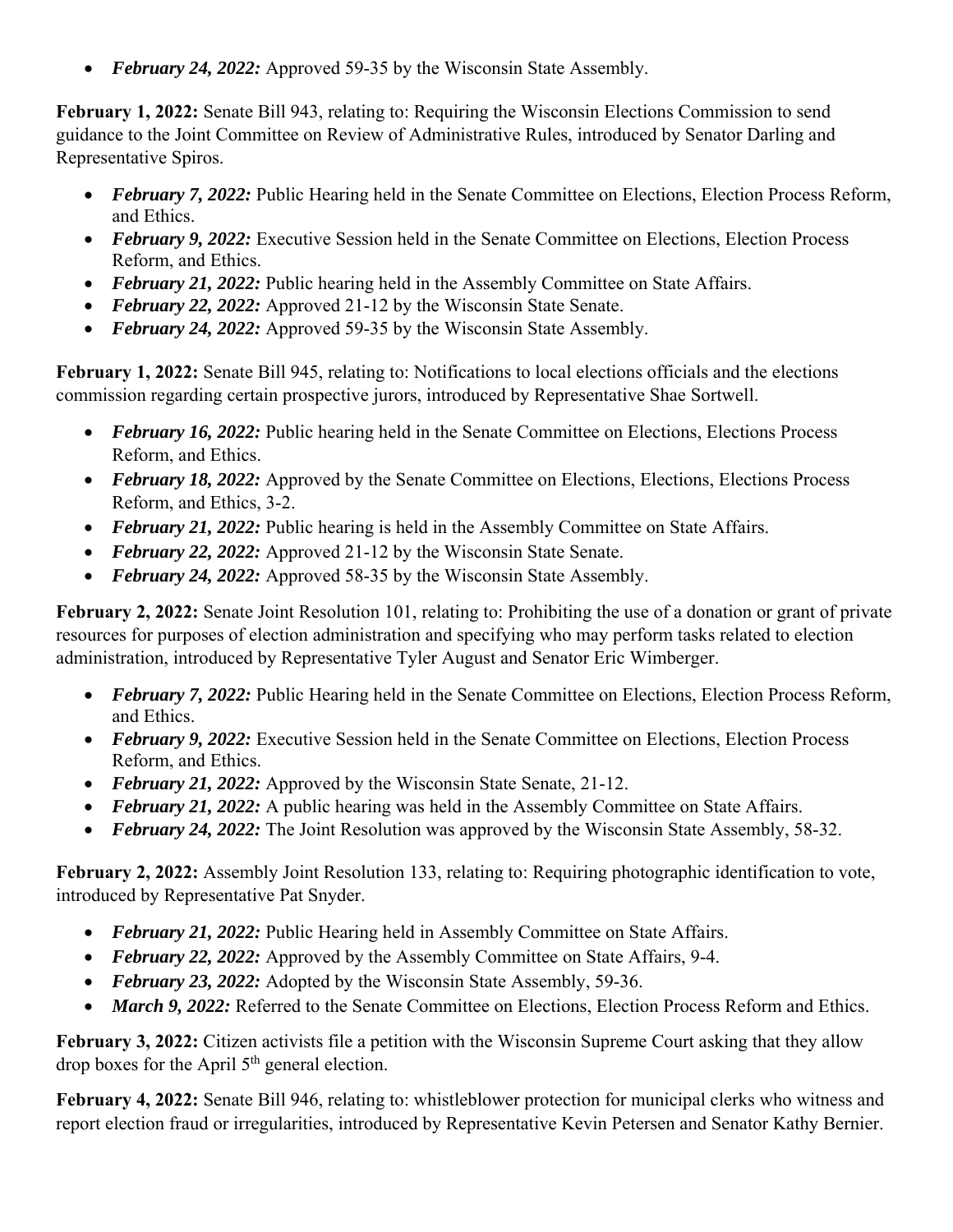- *February 16, 2022:* A public hearing was held in the Senate Committee on Elections, Elections Reform Processes, and Ethics.
- *February 18, 2022:* Approved 3-2 by the Senate Committee on Elections, Elections Reform Processes and Ethics.
- *February 21, 2022:* Public hearing held in the Assembly Committee on State Affairs.
- *February 22, 2022:* Approved by the Wisconsin State Senate, 20-13.
- *February 24, 2022:* Approved by the Wisconsin State Assembly, 55-35.

**February 4, 2022:** The Wisconsin Supreme Court, in a 4-3 decision (Walsh Bradley, Dallet, Karofsky, and Hagedorn), rejects a lawsuit filed by Rebecca Kleefisch against the Wisconsin Elections Commission over the use of ballot drop boxes.

**February 9, 2022:** Assembly Committee on Campaigns and Elections holds an informational hearing focused on WEC database analysis.

**February 9, 2022:** Senate Joint Resolution 106, relating to: Commending the Wisconsin Elections Commission and its staff for their outstanding service, introduced by Representative Greta Neubauer and Senator Janet Bewley.

- *February 9, 2022:* Referred to the Senate Committee on Organization.
- February 22, 2022: Referred to the Assembly Committee on Rules.

**February 10, 2022:** The Wisconsin Supreme Court, in a 4-3 decision (Ziegler, Roggensack, Bradley, and Hagedorn), ruled that drop boxes could not be used in the April 5, 2022 spring elections.

**February 15, 2022:** LRB-5957, relating to: Wisconsin's membership agreement with the Electronic Registration Information Center, introduced by Representative Timothy Ramthun.

**February 15, 2022:** Assembly Bill 981, relating to: Dissolving the Elections Commission and requiring the secretary of state to administer elections, introduced by Representative Timothy Ramthun.

*February 15, 2022:* Referred to the Assembly Committee on Campaigns and Elections.

**February 15, 2022:** Assembly Bill 982, relating to: Retention of certain records and materials after an election, introduced by Representative Timothy Ramthun.

*February 15, 2022:* Referred to the Assembly Committee on Campaigns and Elections.

**February 15, 2022:** Assembly Bill 983, relating to: Audits of contested elections and election nullification, introduced by Representative Timothy Ramthun.

*February 15, 2022:* Referred to the Assembly Committee on Campaigns and Elections.

**February 16, 2022:** Wisconsin Elections Commission testified before the Assembly Committee on Campaigns and Elections regarding their database analysis.

**February 17, 2022:** Senate Bill 1009, relating to: Proof of residency for voter registration, introduced by Representative Lisa Subeck and Senator Kelda Roys.

- *February 17, 2022:* Referred to the Senate Committee on Elections, Elections Process Reforms, and Ethics.
- *March 7, 2022:* Referred to the Assembly on Campaigns and Elections.

**February 17, 2022:** Wisconsin Elections Commission removes previous guidance to local clerks allowing ballot drop boxes and individuals other than the voter to turn in absentee ballots.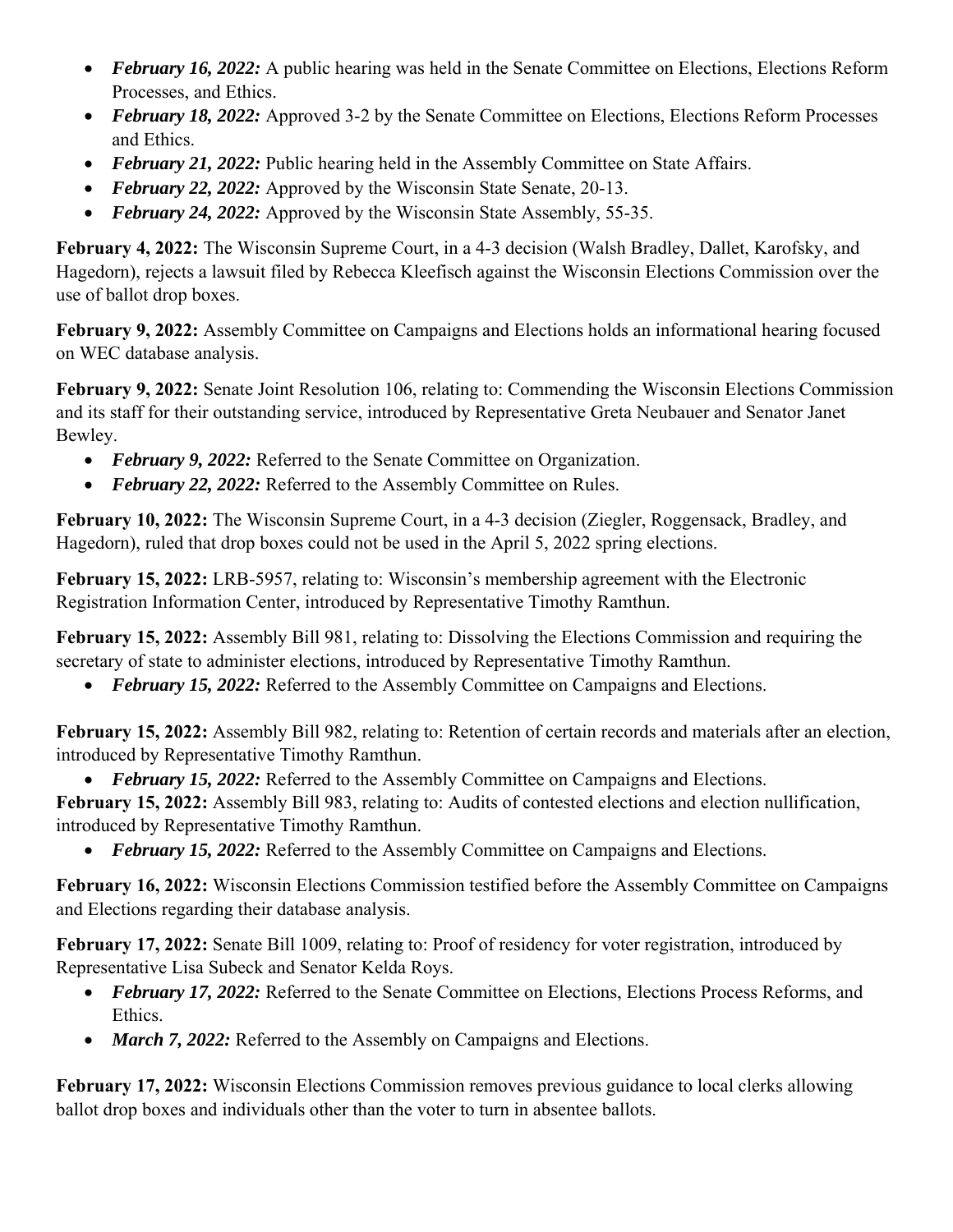**February 17, 2022:** Senate Bill 978, relating to: Reports and district attorney charging decisions concerning allegations of fraud or misconduct at an election, introduced by Senator Patrick Testin and Representative Elijah Behnke.

- *February 17, 2022:* Referred to the Senate Committee on Elections, Elections Process Reform, and Ethics.
- *February 17, 2022:* Referred to the Assembly Committee on Campaigns and Elections.

**February 24, 2022:** Wisconsin Institute for Law and Liberty testified before the Senate Committee on Elections, Elections Processes Reform, and Ethics, to present their 2021 election report.

**February 24, 2022:** Supervisory writ filed by the Wisconsin Assembly requesting that the Supreme Court take over a case challenging the ability of Justice Gableman to force depositions of state and local election officials. (*Vos v. Circuit Court for Dane County*)

**February 25, 2022:** Assembly Bill 1068, relating to: automatic voter registration, deceptive election practices, voter intimidation and suppression, voter rights, polling place posting and language requirements, election manual requirements, granting rule-making authority, and providing a penalty**,** introduced by Representative Sarah Rodriguez and Senator Jeff Smith.

- *February 17, 2022:* Referred to the Senate Committee on Elections, Elections Process Reform, and Ethics.
- *February 25, 2022:* Referred to the Assembly Committee on Campaigns and Elections.

**February 25, 2022:** Assembly Bill 1069, relating to: Counting individuals confined in state prison to determine populating for redistricting purposes, introduced by Representative Emerson and Senator Taylor.

• *February 25, 2022:* Referred to the Assembly Committee on Campaigns and Elections.

**February 25, 2022:** Assembly Bill 1070, relating to: establishing a plan to register qualified electors who are detained in jail and to allow the electors to vote while detained, introduced by Representative Emerson and Senator Taylor.

*February 25, 2022:* Referred to the Assembly Committee on Campaigns and Elections.

 **February 25, 2022:** Assembly Bill 1071, relating to: restoring the right to vote to certain persons barred from voting as a result of a felony conviction, changing the information required on voter registration forms, and changing voting procedure for certain persons who are convicted for felonies, introduced by Representative Jody Emerson and Senator Lena Taylor.

• *February 25, 2022:* Referred to the Assembly Committee on Campaigns and Elections.

 **March 1, 2022:** The Assembly Committee on Campaigns and Elections holds an informational hearing featuring Justice Michael Gableman.

**March 1, 2022:** Justice Michael Gableman released his election report.

**March 2, 2022:** Senate Bill 1076, relating to: Grants to municipalities and counties for purposes of election administration and making appropriations, introduced by Senator Kathy Bernier.

• *March 9, 2022:* Referred to the Senate Committee on Elections, Elections Process Reform, and Ethics.

**March 2, 2022:** Senate Bill 1077, relating to: adding a member to the Elections Commission and modifying per diem for members of the Elections Commission and Ethics Commission, introduced by Senators Kathy Bernier and Joan Ballweg.